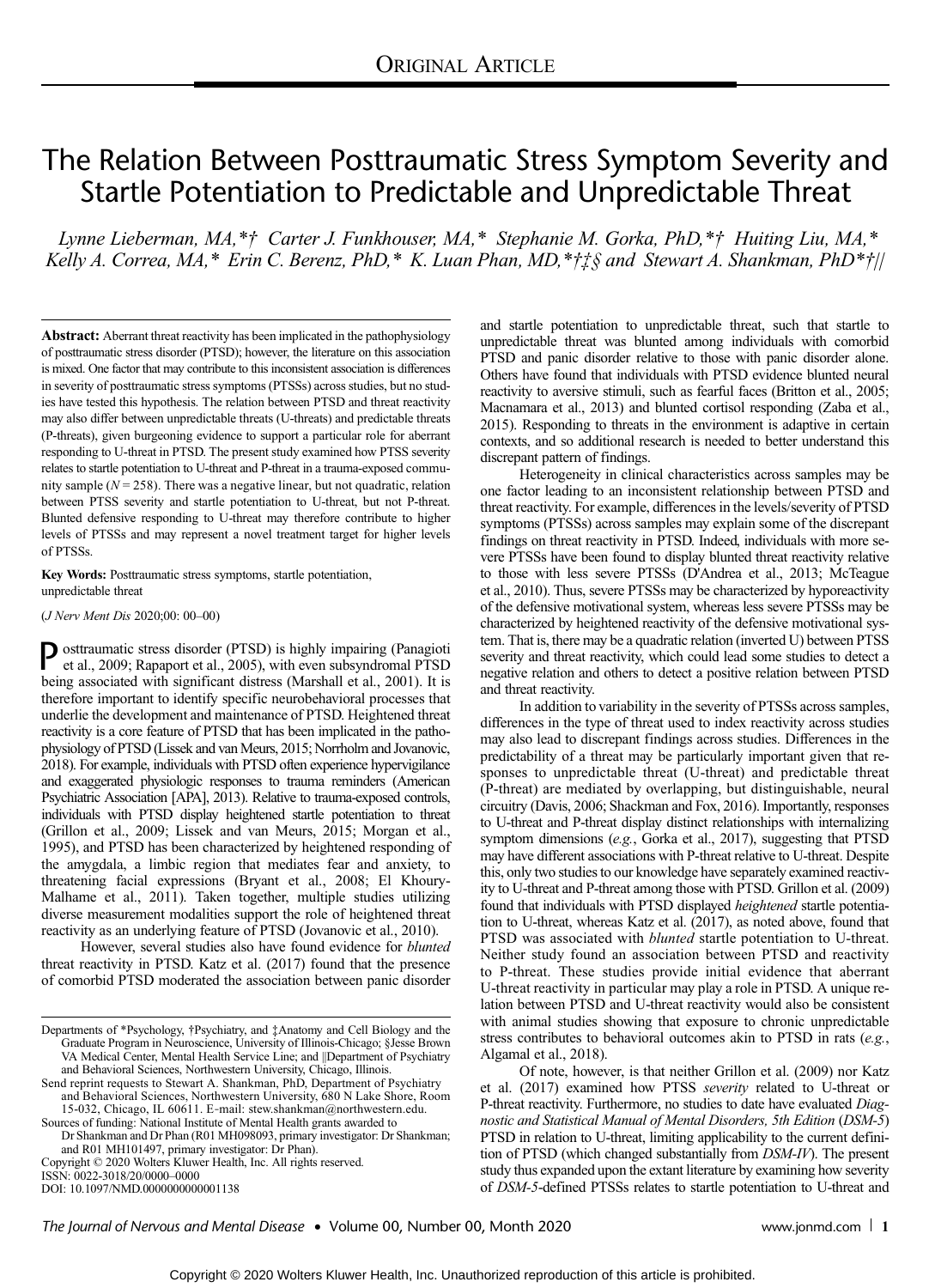P-threat during the widely used no-threat, predicable-threat, unpredictable threat-task (NPU-threat task; Schmitz and Grillon, 2012). Given the focus on the dimension of PTSSs in the present study, participants were not required to be full-syndromal for PTSSs but were required to endorse a Criterion A traumatic event (i.e., traumatic event as defined by the DSM-5). Individuals who endorse PTSSs but do not meet criteria for PTSD represent a clinically significant subgroup, as subsyndromal PTSS is associated with impairment, comorbid internalizing conditions, and heightened suicide risk (Jakupcak and Varra, 2011; Marshall et al., 2001). Additionally, examining PTSSs as a continuous dimension in the present study is valid as a) taxometric studies have shown that PTSD is a dimensional construct indicative a stress-response continuum rather than a discrete clinical syndrome and b) individuals with PTSSs display comparable neurobiologic abnormalities to those with PTSD (e.g., Costanzo et al., 2016; Forbes et al., 2005; Peres et al., 2007; Roy et al., 2012).

Based on preliminary evidence that less severe PTSD is associated with heightened threat reactivity, whereas more severe PTSD may be associated with blunted threat reactivity (D'Andrea et al., 2013; McTeague et al., 2010), we hypothesized that there would be a quadratic relation (inverted U) between PTSS severity and startle potentiation to U-threat, such that individuals with severe PTSSs would display the lowest startle potentiation to U-threat and those with moderate PTSSs would display the highest startle potentiation to U-threat. Given evidence to suggest that reactivity to U-threat may play a unique role in the pathophysiology of PTSD, it was anticipated that this quadratic effect would be specific to U-threat, relative to P-threat.

## METHODS

## Participants and Procedure

Participants were drawn from two larger studies that were funded through the National Institute of Mental Health's Research Domain Criteria initiative and designed to examine individual differences in threat reactivity across internalizing psychopathologies (Burkhouse et al. 2018; Shankman et al., 2018). Both studies were conducted at the University of Illinois at Chicago, used similar recruitment techniques, and had identical laboratory protocols, making them well suited for combined analyses. Participants were recruited via advertisements posted in the Chicago community, local psychiatric clinics, and nearby college campuses. Both protocols were approved by the university institutional review board and participants provided written informed consent. In both studies, participants completed a set of laboratory tasks, a battery of questionnaires, and a semistructured clinical interview and received cash as payment for participation.

Consistent with Research Domain Criteria (Shankman and Gorka, 2015), these two larger investigations focused on identifying transdiagnostic affective and physiologic abnormalities that may cut across psychopathologies. The inclusion criteria for these two studies were therefore largely agnostic toward DSM boundaries and thus did not focus on individuals with specific diagnoses but rather aimed to recruit individuals with a broad range of internalizing and externalizing symptoms. A major aim of the first study was to examine threat reactivity and internalizing symptoms within families and so participants were recruited in biologic sibling pairs. Participants were required to be between 18 and 30 years old and have at least one biologic sibling willing to participate. Participants were screened for the following exclusion criteria: personal or family history of mania or psychosis (as assessed by the Structured Clinical Interview for DSM-5 [SCID-5]; First et al., 2014]), major medical or neurologic illness, history of serious head trauma, and left-handedness.

A major aim of the second study was to examine changes in threat reactivity after psychotherapy versus pharmacotherapy. Participants were either a) seeking treatment for anxiety or depressive symptoms (i.e., patients were required to meet DSM-5 criteria for an anxiety or depressive disorder) or b) endorsing no lifetime history of psychopathology (i.e., healthy controls). Participants were required to be between age 18 and 65 years old. Exclusion criteria included an inability to provide consent and read and write in English, a major active medical or

TABLE 1. Demographics and Clinical Characteristics of Participants in Studies 1 and 2

|                                          | Study 1 $(N = 219)$ | Study 2 ( $N = 61$ ) | Merged Study 1 and $2(N = 258)$ |
|------------------------------------------|---------------------|----------------------|---------------------------------|
| Lifetime PTSD                            | 13.20%              | 57.37%               | 22.87%                          |
| <b>Current PTSD</b>                      | 2.30%               | 31.14%               | 9.30%                           |
| Current PTSS severity, mean (SD)         | 22.97 (5.69)        | 30.18                | 24.67 (7.29)                    |
| Age, mean (SD), yrs                      | 22.72 (3.22)        | 26.57 (7.96)         | 23.57 (5.06)                    |
| Sex $(\%$ female)                        | 63%                 | 75.4%                | 66.3%                           |
| Caucasian                                | 42%                 | 59.01%               | 47.80%                          |
| African American                         | 20.10%              | 11.50%               | 14.34%                          |
| Asian                                    | 6.80%               | 16.40%               | 14.34%                          |
| Middle Eastern                           | 1.40%               |                      | 1.40%                           |
| Mixed race or unknown                    | 8.22%               | 9.80%                | 7.75%                           |
| Hispanic                                 | 21.50%              | 18%                  | 20.93%                          |
| Current comorbid internalizing disorders |                     |                      |                                 |
| Generalized anxiety disorder             | 4.60%               | 70.49%               | 20.16%                          |
| Social anxiety disorder                  | 13.70%              | 52.46%               | 22.09%                          |
| Panic disorder                           | $4.10\%$            | 21.31%               | 8.53%                           |
| Major depressive disorder                | 7.80%               | 57.38%               | 19.76%                          |
| Specific phobia                          | 17.80%              | 16.39%               | 17.83%                          |
| Current alcohol use disorder             | 6.80%               | 1.64%                | 5.81%                           |
| Current substance use disorder           | 5.90%               | 1.64%                | 5.43%                           |
| GAF (impairment), mean (SD)              | 72.19 (12.92)       | 62.54 (15.55)        | 74.78 (14.87)                   |

GAF, Global Assessment of Functioning.

2 [www.jonmd.com](http://www.jonmd.com) **2020** Wolters Kluwer Health, Inc. All rights reserved.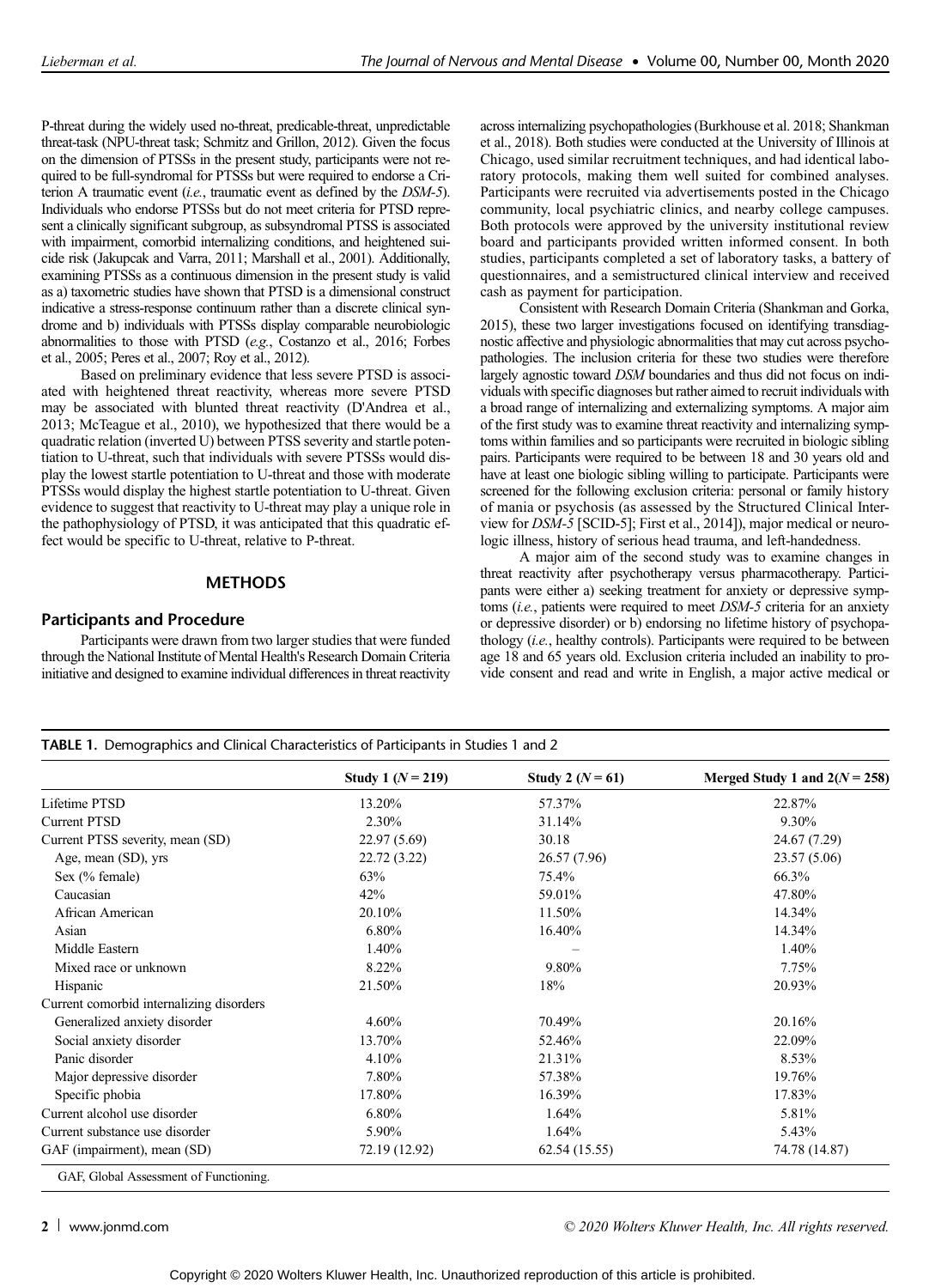neurologic problem that could impact psychophysiologic and brain function, lifetime history of mania or psychosis, any contraindication to receiving selective serotonin reuptake inhibitors, being already engaged in any form of psychiatric treatment, psychoactive medication use within the past 4 months, history of traumatic brain injury, and current pregnancy. All analyses described below focused on baseline (pretreatment data) for study 1.

Eligible participants from the two studies ( $N = 503$  and  $N = 168$ , respectively) were included in the current analyses if they endorsed a lifetime history of Criterion A trauma exposure ( $n = 255$  and  $n = 75$ ) for the two studies, respectively). Four participants from the first study and one from the second study were excluded from startle analyses because of missing item-level responses on the SCID-5 (see below), the measure used to index PTSSs. An additional 23 participants did not complete the NPU-threat task, 39 were excluded because of excessive artifacts in the electromyographic (EMG) data, and 5 participants were excluded from startle analyses because of outlier startle amplitude values ( $z$ -scores  $> \pm 3$ ; Hoaglin and Iglewicz, 1987). The final sample size for startle analyses was 258 ( $n = 197$  from study 1 and  $n = 61$  from study 2). See Table 1 for demographic and clinical characteristics.

## Measure of PTSSs

For studies 1 and 2, current and lifetime axis I psychopathology was assessed using the SCID-5 (APA, 2013). The SCID-5 was modified in the present studies (Shankman et al., 2018) to ignore interview skip-out rules so that every symptom was given a dimensional rating  $(1 = not present, 2 = subthreshold, or 3 = present).$  Of note is that the development of PTSSs immediately after a trauma is common and may be part of a natural recovery response from trauma or reflect acute stress disorder. It is for this reason that the SCID-5 was only used to assess PTSSs for those individuals who denied a Criterion A trauma in the past 30 days, thus reducing risk of mistaking PTSSs for normal traumatic recovery or acute stress disorder. The overall PTSS dimension was calculated by summing the dimensional ratings of all PTSSs. Research staff were trained to criterion on the SCID-5. The overall PTSS symptom severity dimension yielded from this modified SCID was found to exhibit significant retest reliability (current symptoms,  $r = 0.87, p \le 0.05$ ) and excellent internal consistency (Cronbach's alpha values of 0.89 and 0.94 for current and lifetime symptoms, respectively; Nunnally, 1978; Shankman et al., 2018).

# NPU-Threat Task

All participants in studies 1 and 2 completed the same modified version of the original NPU-threat task that was developed by Grillon and colleagues (Schmitz and Grillon, 2012) and has been used repeatedly in our laboratory (e.g., Gorka et al., 2017; Lieberman et al., 2017a). The task includes three within-subject conditions—no shock (N), predictable shock (P), and unpredictable shock (U). Text at the bottom of the computer monitor informs participants of the current threat condition by displaying "no shock" (N), "shock at 1" (P), or "shock at any time" (U). Each condition lasted 145 seconds, during which a 4-second visual countdown (CD) was presented six times. The interstimulus intervals (ISIs; *i.e.*, time between CDs) ranged from 15 to 21 seconds, during which only the text describing the condition was on the screen. During the N condition, no shocks were delivered. During the P condition, participants received a shock every time the CD reached 1. During the U condition, shocks were administered at any time (i.e., during the CD or ISI). Startle probes were presented both during the CD (1–2 seconds after CD onset) and ISI (4–13 seconds after ISI onset). The time interval between a shock (and a startle probe) and the following startle probe was always greater than 10 seconds to ensure that the subsequent startle response was not significantly affected by an immediately preceding stimulus. Consistent with previous studies from our group and others that have used the NPU-threat

paradigm (e.g., Grillon et al., 2004; Lieberman et al., 2017b; Shankman et al., 2013), shock levels were ideographic to each participant to ensure equality in perceived shock aversiveness (Rollman and Harris, 1987). Each condition was presented two times in a randomized order (counterbalanced across participants). All participants received 24 total electric shocks (12 in P and 12 in U) and 60 total startle probes (20 in N, 20 in P, and 20 in U).

## EMG Startle Data Recording and Processing

EMG startle data in both studies were acquired using BioSemi Active Two Version 7.01 system (BioSemi, Amsterdam, the Netherlands), and stimuli were administered using Presentation version 20.3 (Albany, CA). Acoustic startle probes were 40 millisecond–duration, 103-dB bursts of white noise with near-instantaneous rise time presented binaurally through headphones. Electric shocks lasted 400 milliseconds. Startle responses were recorded from two 4 mm Ag/AgCl electrodes placed over the orbicularis oculi muscle below the left eye—one 1 cm below the pupil and the other 1 cm lateral of that electrode. The ground electrode was located at the frontal pole of an electroencephalography cap that participants were wearing as part of the larger studies. Data were collected using a bandpass filter of DC-500 Hz at a sampling rate of 2000 Hz.

Startle blinks were scored according to published guidelines (Blumenthal et al., 2005). Data processing included applying a 28 Hz high-pass filter, rectifying, and then smoothing using a 40 Hz lowpass filter. Blink response was defined as the peak amplitude of EMG activity within the period of 20 to 150 milliseconds after the startle probe onset relative to baseline (i.e., the average baseline EMG level for the 50 milliseconds preceding the startle probe). Each peak was identified by software but examined by hand to ensure acceptability. Blinks were scored as nonresponses if EMG activity during the poststimulus time frame of 20 to 150 milliseconds did not produce a blink peak that was visually differentiated from baseline activity. Blinks that were scored as nonresponses were included as missing responses. Blinks were also scored as missing if the baseline period was contaminated with noise or movement artifact or if a spontaneous or voluntary blink began before minimal onset latency and thus interfered with the startle probe-elicited blink response.

## Data Analysis Plan

To test the relation between PTSSs and startle potentiation to P-threat and U-threat, data from the two studies were merged to provide the maximal sample size for analyses ( $N = 258$ ). We conducted a series of flexible multilevel mixed models to test the relation between PTSS severity and startle potentiation to P-threat and U-threat. Multilevel modeling allowed for the shared variance between biologic siblings (who were recruited for the first study) to be modeled and statistically accounted for by including "family" as a random factor for all models. Continuous independent variables were Z-transformed, and sex was entered as a fixed factor for all analyses. Before conducting analyses with the P-threat and U-threat startle variables, we first conducted all models with  $N_{CD}$  and  $N_{ISI}$  as the dependent variables to confirm that there was no association between current PTSSs and baseline startle amplitude ( $p$  values  $> 0.86$ ).

To test the linear association between PTSS severity and startle potentiation, we first conducted two separate models (one for P-threat, one for U-threat) in which the PTSS severity dimension was included as a fixed factor. We then tested the quadratic relationship between PTSS severity and startle potentiation by conducting models in which the PTSS severity dimension (linear effect) and the squared PTSS severity dimension (quadratic effect) were included as fixed factors. For P-threat models, the standardized residual of startle amplitude during  $P_{CD}$ , statistically adjusting for startle amplitude during  $N_{CD}$ , was used as the dependent variable. For U-threat models, the standardized residual of startle amplitude during U (i.e., averaged across  $U_{CD}$  and  $U_{ISI}$ ), statistically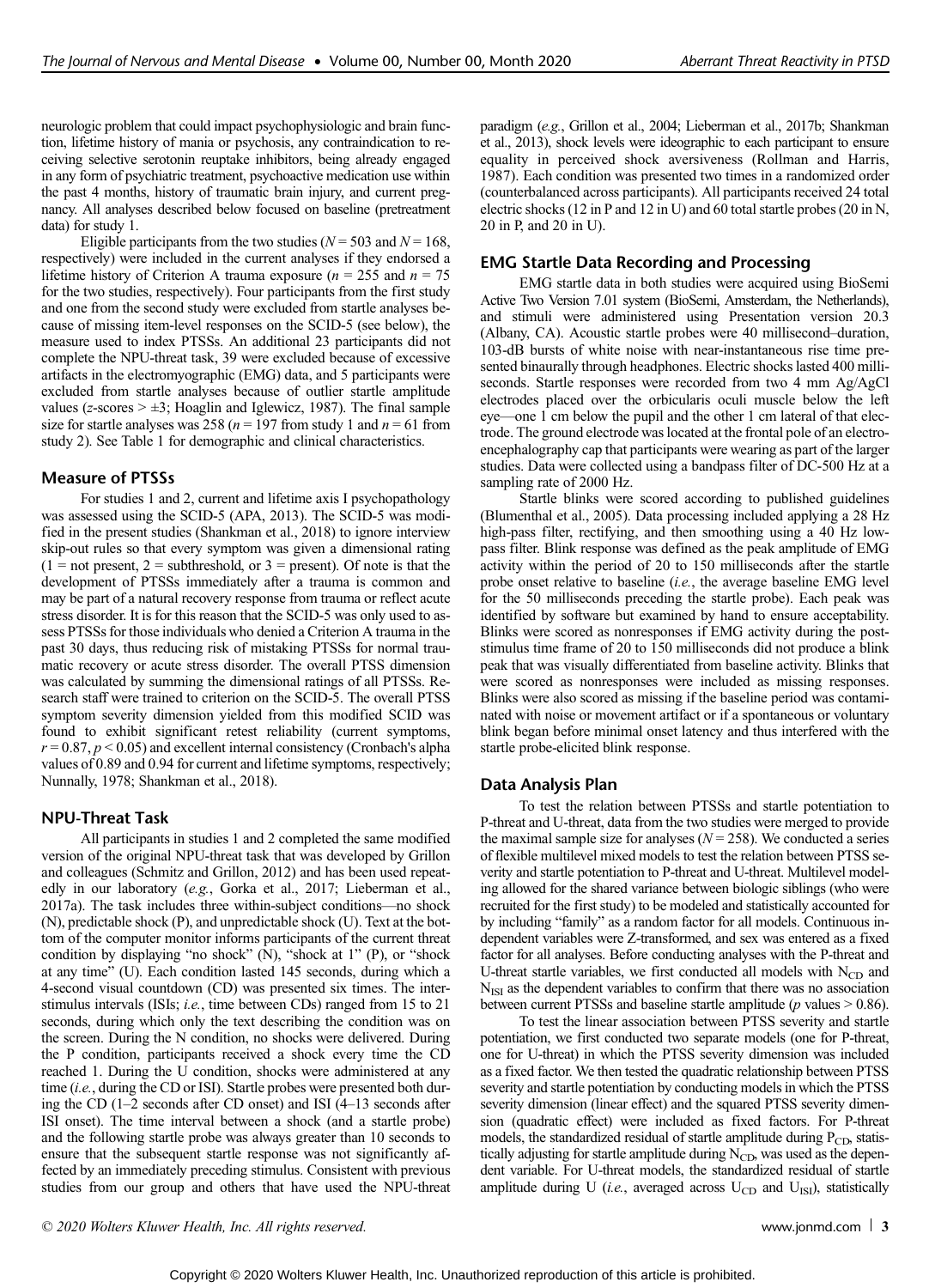

FIGURE 1. (A) Relation between startle potentiation to U-threat and severity of posttraumatic stress symptoms (PTSSs). (B) Relation between startle potentiation to P-threat and severity of PTSSs.

adjusting for average startle amplitude during  $N$  (*i.e.*, averaged across  $N_{CD}$  and  $N_{ISI}$ ), was used as the dependent variable.

### RESULTS

### NPU-Threat Task Effect

To confirm the efficacy of the NPU-threat task in eliciting threatpotentiated startle, a manipulation check was first conducted. There was a main effect of condition,  $F(2, 258.01) = 40.30, p < 0.01$ , and a main effect of cue,  $F(1, 258) = 77.67$ ,  $p < 0.01$  (see Fig. 1). There was also a condition  $\times$  cue interaction,  $F(2, 516.02) = 16.44$ ,  $p < 0.01$ . Specifically, startle differed across conditions during the cue, such that  $N_{CD}$  <  $P_{CD}$  <  $U_{CD}$  (*p* values < 0.01). Startle also differed across conditions during the ISI, such that startle during  $U_{\text{ISI}}$  was greater than startle during  $P_{ISI}$  and  $N_{ISI}$  (p values < 0.01), but  $P_{ISI}$  did not differ from  $N_{ISI}$  $(p=0.62)$ . The task effect of condition  $\times$  cue was not moderated by study site ( $p = 0.35$ ).

## Relation Between PTSS Severity and Startle Potentiation to Threat

There was no quadratic relationship between PTSS severity and startle potentiation to U-threat,  $b = -0.02$ , SE = 0.05,  $t(254) = -0.33$ , ns. However, there was a negative linear relation between PTSS severity and startle potentiation to U-threat,  $b = -0.16$ ,  $SE = 0.06$ ,  $t(255) = -2.62$ ,  $p \leq 0.05$  (see Table 2 and Fig. 1A). There was neither a linear,  $b = -0.03$ , SE = 0.06,  $t(255) = -0.42$ , ns, nor quadratic,  $b = -0.08$ ,  $SE = 0.05$ ,  $t(254) = -1.62$ , ns, relationship between PTSS severity and startle potentiation to P-threat (see Table 2). That is, the negative linear relation between PTSS severity and startle potentiation was specific to U-threat, relative to P-threat (see Fig. 1B). Analyses to further test the specificity of the relation between PTSS severity and startle potentiation revealed that the negative association between overall PTSS severity and startle potentiation to U-threat remained even when controlling for startle potentiation to P-threat,  $b = -0.15$ , SE = 0.06,  $t(254) = -2.75$ ,  $p < 0.05$ . Study site did not moderate the effects of PTSSs across startle analyses ( $p > 0.25$ ), suggesting that the pattern of results did not differ between the two samples. Sex also did not moderate the effects of PTSSs ( $p > 0.88$ ).

Given that PTSSs often cooccur with symptoms of depression (Kilpatrick et al., 2003), we conducted a post hoc analysis to assess whether this negative relation remained when depression symptoms were entered into the model as a covariate. Depression symptoms were measured using the General Depression Scale of the Inventory for Depression and Anxiety Symptoms-II (IDAS-II; Watson et al., 2012), a 99-item self-report measure of symptoms of anxiety and depression during the previous 2 weeks. Participants are asked to respond to each item using a 5-point Likert-type scale ranging from 1 (not at all) to 5 (extremely). IDAS-II scores were available for 254 of the 258 participants in the larger sample. The negative relation between overall PTSS severity and startle potentiation to U-threat remained when general depression scores were entered into the model alongside sex as a covariate,  $b = -0.19$ , SE = 0.07,  $t(250) = -2.73$ ,  $p < 0.05$ .

#### **DISCUSSION**

The literature on the relation between PTSD and threat reactivity is mixed, such that some studies have found a negative relation between PTSD and threat reactivity and others found a positive relation between PTSD and threat reactivity (D'Andrea et al., 2013; Grillon et al., 2009; Katz et al., 2017; Lieberman et al., 2017a; Morgan et al., 1995). Given preliminary evidence to suggest that more severe PTSSs are associated with blunted threat reactivity, we hypothesized that there would be a quadratic relation between PTSS severity and threat reactivity (inverted U) and sought to test this in a sample of trauma-exposed individuals with a range of PTSS severity. Furthermore, we examined whether the relation between PTSS severity and threat reactivity differed between two qualitatively distinct types of threat—unpredictable threat (U-threat) and predictable threat (P-threat). Although we did not find the hypothesized quadratic relationship between PTSS severity and startle potentiation to U-threat, there was a negative linear association between PTSS severity and startle potentiation to U-threat. This

TABLE 2. Results From Flexible Multilevel Mixed Models Assessing the Relation between Posttraumatic Stress Symptom Severity and Startle Potentiation to Threat

|                         | B               |                 | t Score         |                 |                 |                 |
|-------------------------|-----------------|-----------------|-----------------|-----------------|-----------------|-----------------|
|                         | <b>U-Threat</b> | <b>P-Threat</b> | <b>U-Threat</b> | <b>P-Threat</b> | <b>U-Threat</b> | <b>P-Threat</b> |
| Biological sex          | $-0.22$         | $-0.27$         | $-1.67$         | $-2.01$         | 0.10            | $0.05*$         |
| Overall PTSS severity   | $-0.16$         | $-0.03$         | $-2.62$         | $-0.42$         | $0.01*$         | 0.68            |
| $*_{\rm D}$ $\sim$ 0.05 |                 |                 |                 |                 |                 |                 |

 $< 0.05.$ 

4 [www.jonmd.com](http://www.jonmd.com) example and the community of  $\degree$  2020 Wolters Kluwer Health, Inc. All rights reserved.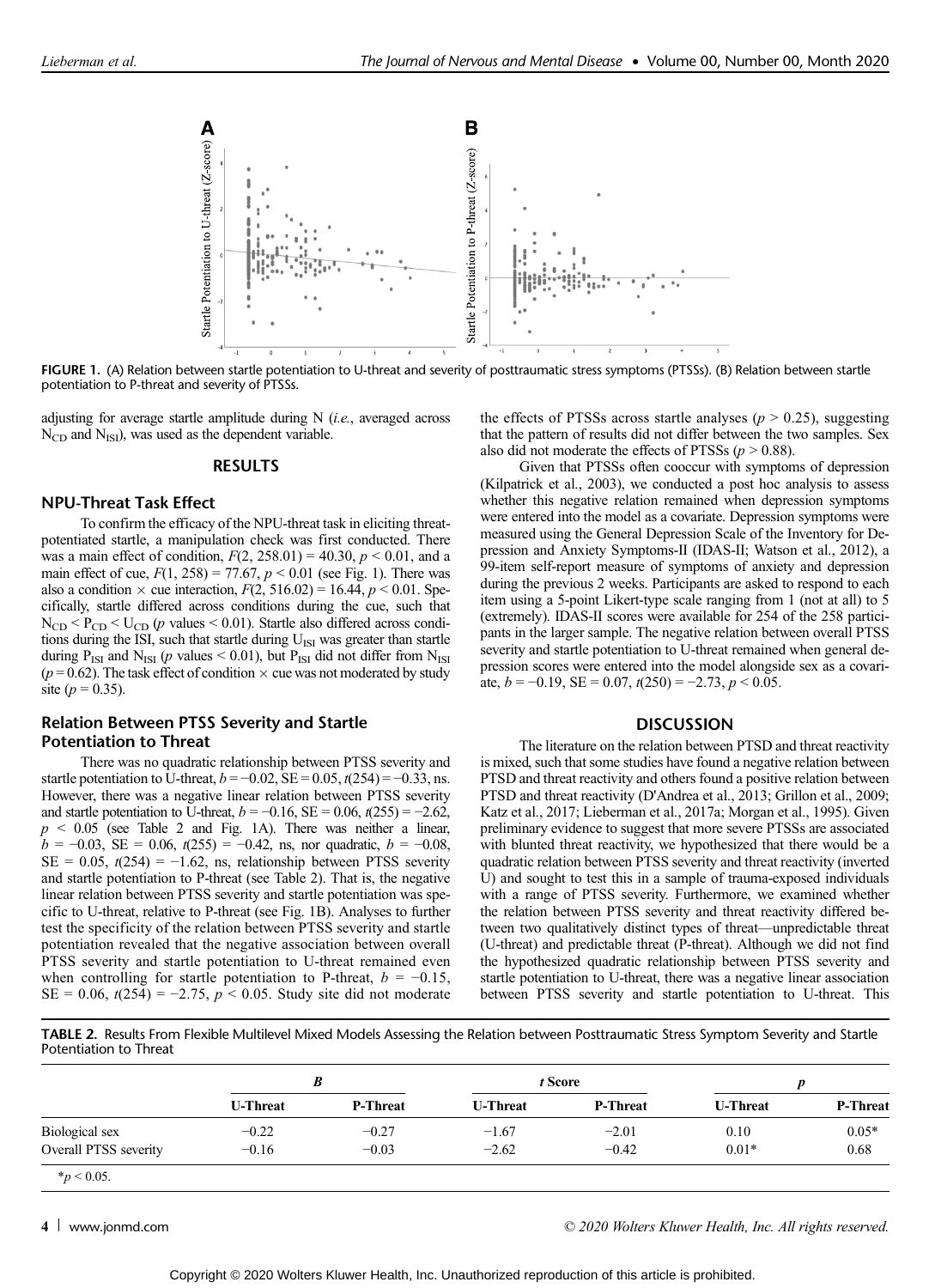negative relation was unique to U-threat, relative to P-threat, and remained when statistically adjusting for depression symptoms.

This pattern of results is strikingly consistent with a recent study from our group that was conducted in a different sample, which found that individuals with comorbid panic disorder and PTSD displayed blunted startle potentiation to U-threat, but not P-threat, relative to individuals with panic disorder only (Katz et al., 2017). Similarly, D'Andrea et al. (2013) found that more severe PTSS was associated with blunted skin conductance responding to unpredictable startle probes, and Blechert et al. (2007) found that individuals with PTSD evidenced blunted skin conductance responding to unpredictable threat of shock. It is therefore possible that individuals with higher levels of PTSSs experience blunted reactivity to U-threat in particular. Although speculative, given previous studies showing blunted hypothalamic-pituitary-adrenal (HPA) axis functioning in PTSD (Zaba et al., 2015), blunted startle potentiation to U-threat in those with high levels of PTSSs may reflect hyposensitivity of the HPA axis to certain types of stressors (i.e., unpredictable, but not predictable). The unique association between PTSS severity and startle potentiation to U-threat could also suggest that severe PTSS is associated with blunted reactivity of the bed nucleus of the stria terminalis (BNST) to unpredictable aversive stimuli but not aberrant reactivity of central nucleus of the amygdala to predictable aversive stimuli (Davis, 1998, 2006; Lieberman et al., 2017b). Blunted BNST reactivity to U-threat may therefore reflect an important pharmacologic treatment target for individuals with high levels of PTSSs. The finding of blunted reactivity to U-threat may also suggest that individuals with high levels of PTSSs are particularly avoidant of uncertainty, and so psychotherapeutic interventions that focus on facing and tolerating uncertainty may be beneficial for those with high levels of PTSSs.

Although a negative linear relationship was detected between PTSS severity and startle potentiation to U-threat, it is of note that the hypothesized quadratic relation between PTSS severity and startle potentiation to U-threat was not found. The absence of a quadratic association between PTSS severity and startle potentiation to U-threat may indicate that PTSSs of moderate severity are not characterized by heightened threat reactivity. It also is possible that differences in trauma type and number of lifetime traumatic events could influence the relation between PTSD and threat reactivity (McTeague et al., 2010). For example, PTSSs that are secondary to repeated trauma might be associated with blunted reactivity to U-threat, whereas PTSSs that are secondary to a single trauma may be associated with heightened reactivity to U-threat. The present study was a tertiary aim of two larger investigations and so comprehensive information about the participants' trauma histories was not obtained. Because of this, the moderating effect of trauma type/severity or count could not be tested. Relatedly, it would be important for future studies to test whether the relationship displayed between PTSS severity and startle potentiation to U-threat is specific to unpredictable threats that are not trauma related.

Another important limitation of the present study is that study participants were not recruited on the basis of trauma exposure, and so few individuals (9.3%) met full criteria for current PTSD. Future studies of PTSS severity and startle potentiation to U-threat would benefit from recruiting participants on the basis of traumatic exposures with high conditional probability for subthreshold and full-threshold PTSD to ensure greater range in PTSSs, such as interpersonal traumatic events. Lastly, although the SCID-5 is a well-validated instrument for the assessment of the presence or absence of PTSSs, the Clinician-Administered PTSD Scale for DSM-5 (Weathers et al., 2018) is the gold standard tool for assessing PTSSs and may therefore provide a more comprehensive index of PTSS severity.

# IMPLICATIONS AND CONCLUSIONS

In sum, the present study found support for a negative linear relation between PTSS severity and reactivity to U-threat but did not yield evidence to support a quadratic relation between PTSS severity and threat reactivity. Higher levels of PTSSs may therefore be characterized by blunted startle potentiation to U-threat, but not P-threat. Given that repeated trauma exposure has been associated with more severe PTSSs than exposure to a single trauma (McTeague et al., 2010), blunted responding to U-threat may represent a biologic adaptation to repeated/ severe trauma exposure. Blunted responding to U-threat may reflect avoidant behavior in PTSSs and could point toward a mechanistic target for PTSS interventions.

#### **DISCLOSURE**

The authors declare no conflict of interest.

#### **REFERENCES**

- Algamal M, Ojo JO, Lungmus CP, Muza P, Cammarata C, Owens MJ, Mouzon BC, Diamond DM, Mullan M, Crawford F (2018) Chronic hippocampal abnormalities and blunted HPA axis in an animal model of repeated unpredictable stress. Front Behav Neurosci. 12:150.
- American Psychiatric Association (2013) Diagnostic and statistical manual of mental disorders (DSM 5<sup>®</sup>). Arlington, VA: American Psychiatric Association.
- Blechert J, Michael T, Grossman P, Lajtman M, Wilhelm FH (2007) Autonomic and respiratory characteristics of posttraumatic stress disorder and panic disorder. Psychosom Med. 69:935–943.
- Blumenthal TD, Cuthbert BN, Filion DL, Hackley S, Lipp OV, Van Boxtel A (2005) Committee report: Guidelines for human startle eyeblink electromyographic studies. Psychophysiology. 42:1–15.
- Britton JC, Phan KL, Taylor SF, Fig LM, Liberzon I (2005) Corticolimbic blood flow in posttraumatic stress disorder during script-driven imagery. Biol Psychiatry. 57: 832–840.
- Bryant RA, Kemp AH, Felmingham KL, Liddell B, Olivieri G, Peduto A, Williams LM (2008) Enhanced amygdala and medial prefrontal activation during nonconscious processing of fear in posttraumatic stress disorder: An fMRI study. Hum Brain Mapp. 29:517–523.
- Burkhouse KL, Gorka SM, Klumpp H, Kennedy AE, Karich S, Francis J, Ajilore O, Craske MG, Langenecker SA, Shankman SA, Hajcak G, Phan KL (2018) Neural responsiveness to reward as an index of depressive symptom change following cognitivebehavioral therapy and SSRI treatment. J Clin Psychiatry. 79. pii: 17m11836.
- Costanzo M, Jovanovic T, Norrholm SD, Ndiongue R, Reinhardt B, Roy MJ (2016) Psychophysiological investigation of combat veterans with subthreshold posttraumatic stress disorder symptoms. Mil Med. 181:793–802.
- D'Andrea W, Pole N, DePierro J, Freed S, Wallace DB (2013) Heterogeneity of defensive responses after exposure to trauma: Blunted autonomic reactivity in response to startling sounds. Int J Psychophysiol. 90:80–89.
- Davis M (1998) Are different parts of the extended amygdala involved in fear versus anxiety? Biol Psychiatry. 44:1239–1247.
- Davis M (2006) Neural systems involved in fear and anxiety measured with fearpotentiated startle. Am Psychol. 61:741–756.
- El Khoury-Malhame Myriam M, Lanteaume L, Beetz EM, Roques J, Reynaud E, Samuelian JC, Khalfa S (2011) Attentional bias in post-traumatic stress disorder diminishes after symptom amelioration. Behav Res Ther. 49:796–801.
- First MB, Williams JBW, Karg RS, Spitzer RL (2014) Structured Clinical Interview for DSM-5 Disorders—Research version (SCID-5-RV). Arlington, VA: American Psychiatric Association.
- Forbes D, Haslam N, Williams BJ, Creamer M (2005) Testing the latent structure of posttraumatic stress disorder: A taxometric study of combat veterans. J Traumatic Stress. 18:647–656.
- Gorka SM, Lieberman L, Shankman SA, Phan KL (2017) Startle potentiation to uncertain threat as a psychophysiological indicator of fear-based psychopathology: An examination across multiple internalizing disorders. J Abnorm Psychol. 126:8.
- Grillon C, Baas JP, Lissek S, Smith K, Milstein J (2004) Anxious responses to predictable and unpredictable aversive events. Behav Neurosci. 118:916.

© 2020 Wolters Kluwer Health, Inc. All rights reserved. [www.jonmd.com](http://www.jonmd.com) 5